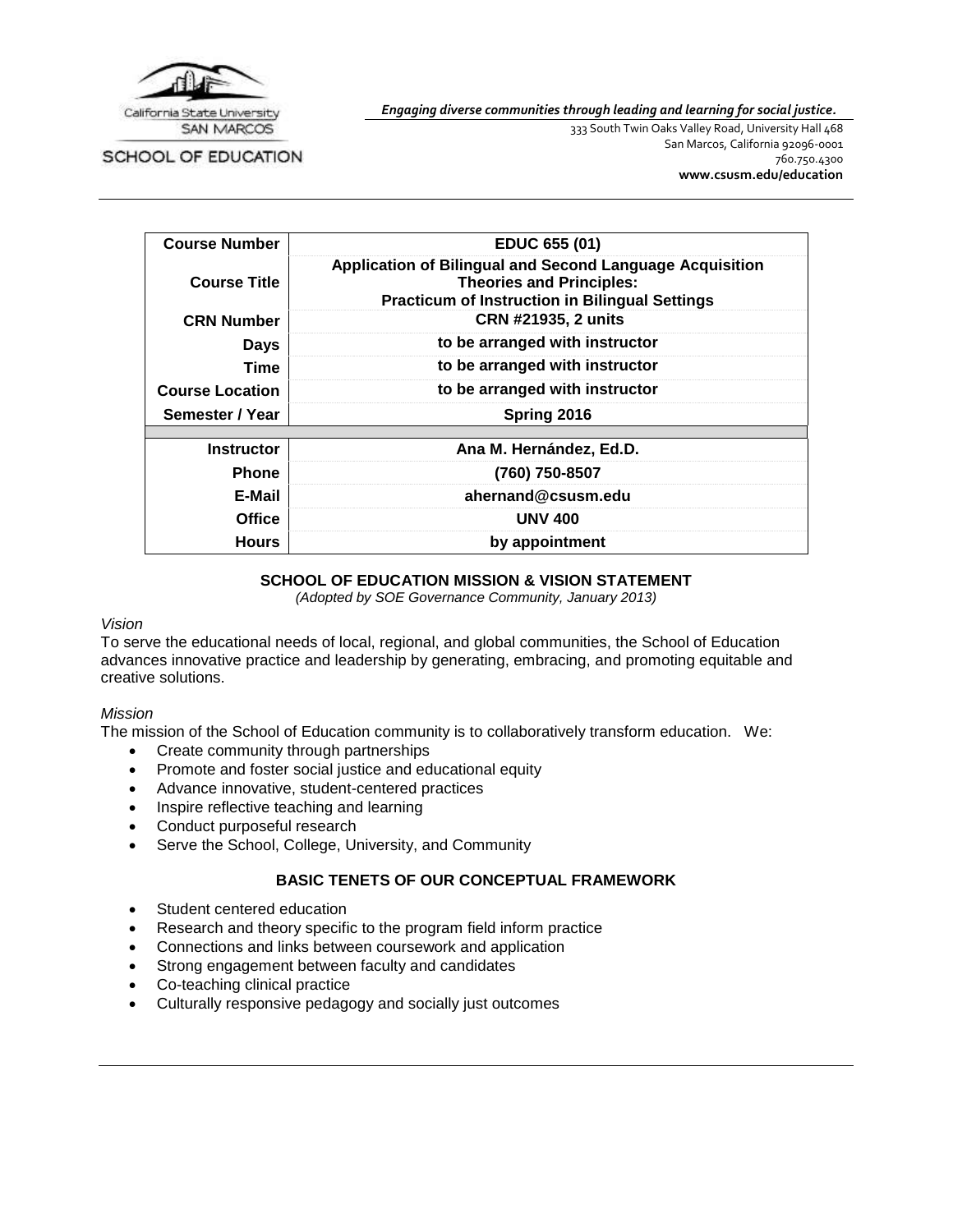Possible Work Stoppage: The California Faculty Association is in the midst of a difficult contract dispute with the CSU systemwide administration. In response to the CSU's stance, it is possible that the faculty union will call a strike or other work stoppage this term. I promise to inform the class as soon as possible of any disruption to our class meeting schedule. For further information about the issues involved in the strike, please see the resources at www.calfac.org, including http://www.calfac.org/sites/main/files/fileattachments/faculty\_index\_final\_2.pdf and http://www.calfac.org/sites/main/files/fileattachments/23\_reasons\_final\_2.pdf

# **TABLE OF CONTENTS**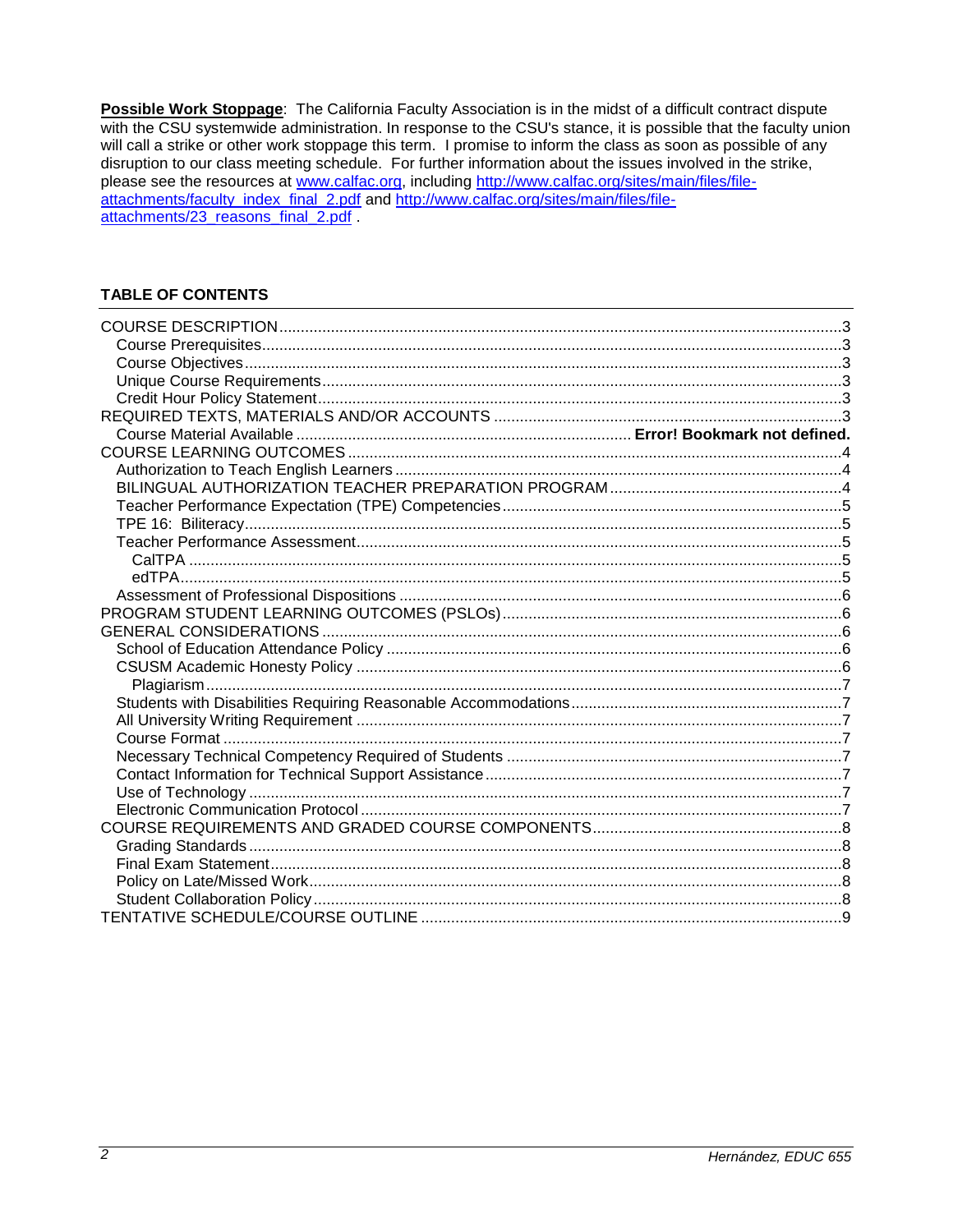# **COURSE DESCRIPTION**

<span id="page-2-0"></span>This course is an examination and application of theoretical and methodological issues in designing instruction for English learners in bilingual classroom settings through reflective, critical analysis of practice. Aspects of second language development will be covered, including curriculum planning and development. The course focuses on various curricular and instructional programs designed for EL students in bilingual settings, methods of language and content assessment, role and utilization of primary language in ELD content instruction, grouping configurations and application to the classroom.

### <span id="page-2-1"></span>**Course Prerequisites**

Candidate in the Bilingual Authorization Program: Enrolled in EDUC 653 and EDUC 654.

### <span id="page-2-2"></span>**Course Objectives**

Students completing EDUC 655 will be able to:

- understand theoretical foundations of second language learning and apply them to practice;
- use methods that incorporate language and content objectives into lessons;
- critically examine practice to continually improve upon pedagogy;
- design comprehensive curriculum for English learners in bilingual settings.

### <span id="page-2-3"></span>**Unique Course Requirements**

Student will be required to do his/her practicum in a bilingual setting.

### <span id="page-2-4"></span>**Credit Hour Policy Statement**

This course is arranged between the student and the instructor to observe classroom instruction in a bilingual setting, similar to filed experience and also to meet and discuss progress of observations during the practicum that is aligned to the Bilingual Authorization standards.

# **REQUIRED TEXTS, MATERIALS AND/OR ACCOUNTS**

<span id="page-2-5"></span>No required texts for this course.

Suggested/Recommended readings from the Bilingual Authorization content courses, EDUC 653 and EDUC 654 will be used as a basis for critically examining practice in this course:

Montrul, S. (2013). *El bilingüismo en el mundo hispanohablante*. Malden, MA: Wiley-Blackwell.

EDUC 653 and EDUC 654 Course Readers.

#### **Links to CA State Standards**

- Free Download CA Common Core en Español<https://commoncore-espanol.sdcoe.net/Home>
- Free Download 2012 English Language Development Standards for California Public Schools K-12 from the CDE website at<http://www.cde.ca.gov/sp/el/er/eldstandards.asp>
- Free Download Appendices A-D and Glossary from 2012 ELD Standards at <http://www.cde.ca.gov/sp/el/er/eldstandards.asp>
- Free Download Adopted *ELA/ELD Framework* Chapters at <http://www.cde.ca.gov/ci/rl/cf/elaeldfrmwrksbeadopted.asp>
- Free Download CA Common Core State Standard, California Department of Education Common Core at [www.cde.a.gov/re/cc](http://www.cde.a.gov/re/cc)
- Free *eStandards*  California Common Core and ELD State Standards app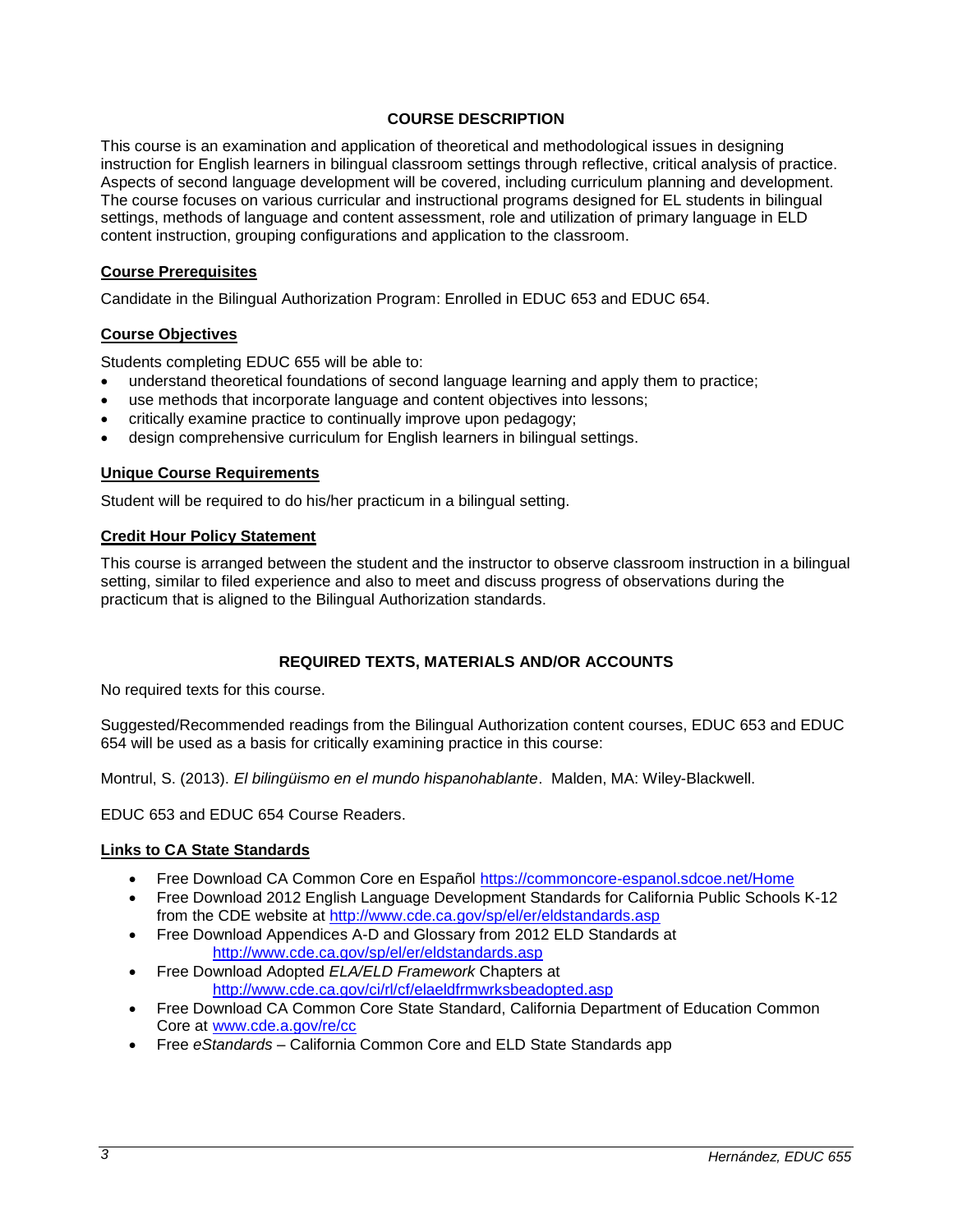# **COURSE LEARNING OUTCOMES**

<span id="page-3-0"></span>Upon successful completion of this course, students will (be able to):

- understand theoretical foundations of second language learning and apply them to practice during lesson observations;
- use methods that incorporate language and content objectives into lessons by demonstrating effective ways to develop a lesson appropriate for bilingual students/English Learners;
- critically examine practice to continually improve upon pedagogy by demonstrating how you are using assessments to guide instructional practice;
- design comprehensive curriculum for English learners in bilingual settings through lesson development and delivery.

# <span id="page-3-1"></span>**Authorization to Teach English Learners**

This credential program has been specifically designed to prepare teachers for the diversity of languages often encountered in California public school classrooms. The authorization to teach English learners is met through the infusion of content and experiences within the credential program, as well as additional coursework. Candidates successfully completing this program receive a credential with authorization to teach English learners. *(Approved by CCTC in SB 2042 Program Standards, August 02)*

# <span id="page-3-2"></span>**BILINGUAL AUTHORIZATION TEACHER PREPARATION PROGRAM**

Este curso se ajusta a las siguientes normas para el Programa de Preparación de Maestros con Autorización Bilingüe (*Bilingual Authorization Teacher Preparation Program):*

# **Standard 4: Bilingual Methodology** (partially fulfilled in this course)

**Estándar 4: La metodología bilingüe** (parcialmente cumplida en este curso)

El programa de preparación de maestros bilingües prepara a los candidatos bilingües para comprender la interrelación entre los cuatro dominios del lenguaje (escuchar, hablar, leer y escribir) y conocer las formas y funciones del lenguaje. El programa también prepara a los candidatos para planear, desarrollar, implementar y evaluar los estándares alineados con la instrucción de la lengua materna, el segundo idioma y el contenido. Los candidatos están preparados para emplear una variedad de estrategias de enseñanza y evaluaciones correspondientes a los niveles de competencia lingüística de los alumnos, que promuevan las habilidades del pensamiento crítico. El programa asegura que los candidatos bilingües adquieran un conocimiento de los modelos de enseñanza bilingüe, las estrategias de enseñanza y los materiales adecuados para la instrucción y la evaluación.

Además, el programa desarrolla la comprensión de los candidatos bilingües en el conocimiento de la comunicación intercultural y la interacción lingüística. El programa de preparación de maestros bilingües además prepara a los candidatos a evaluar, seleccionar, utilizar y adaptar materiales adoptados y aprobados por el estado de CA, así como otros materiales de instrucción suplementaria. El programa ofrece oportunidades para que los candidatos demuestren la capacidad de utilizar una variedad de criterios para la selección de materiales de instrucción, para adaptar los materiales y las maneras apropiadas de usarlos en sus contextos locales y para aumentar los recursos que no sean aptos o disponibles.

# **Standard 5: Culture of Emphasis**

# *Estándar 5: Cultura de Énfasis*

El programa de preparación para maestros bilingües desarrolla el conocimiento de los candidatos sobre las tradiciones, los oficios, el estatus y los patrones de comunicación de la cultura de énfasis como parte de la experiencia en el país o países de origen y en los Estados Unidos. Se incluyen en ese conocimiento la comprensión de las relaciones e interacciones interculturales, intraculturales, así como las contribuciones de la cultura de énfasis en California y los Estados Unidos. También se incluye el conocimiento de los principales acontecimientos históricos, políticos, económicos, religiosos y educativos que influyen en las experiencias de socialización y aculturación de los grupos beneficiarios en California y los EE.UU. Los candidatos demuestran conocimiento del país/países de origen, incluyendo las barreras geográficas, patrones demográficos y lingüísticos, y las formas en que éstos afectan las tendencias de la migración, la inmigración y el asentamiento en los Estados Unidos.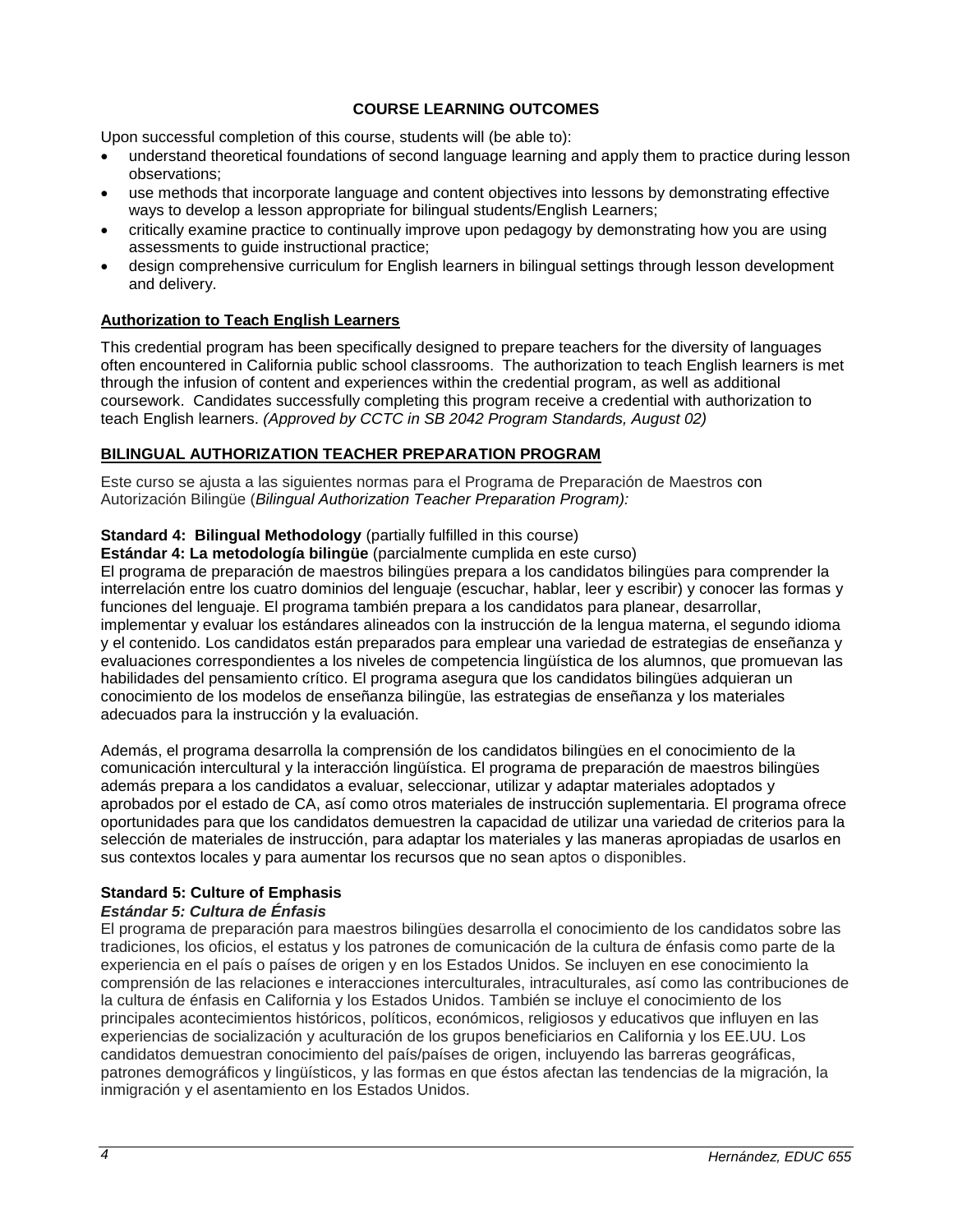# <span id="page-4-0"></span>**Teacher Performance Expectation (TPE) Competencies**

The course objectives, assignments, and assessments have been aligned with the CTC standards for students in the Bilingual Authorization who are in the Single Subject, Multiple Subject, or Special Education Credential. This course is designed to help teachers seeking a California teaching credential to develop the skills, knowledge, and attitudes necessary to assist schools and district in implementing effective programs for all students. The successful candidate will be able to merge theory and practice in order to realize a comprehensive and extensive educational program for all students. You will be required to formally address the following TPEs in this course:

# <span id="page-4-1"></span>**TPE 16: Biliteracy**

Candidates for the teaching credential who desire advanced certification in the area of biliteracy will be able to pursue *A Bilingual Authorization in Spanish* entailing preparation on addressing the needs of English learners while demonstrating proficiency in English and Spanish. Candidates, upon completion of the program, will be able to know and apply first and second language pedagogical theories, principles, and instructional practices for biliteracy programs. It is expected that candidates will become experts in program design, curriculum development, implementation, and evaluation of program effectiveness. Candidates will also become knowledgeable in assessing and addressing the needs of biliterate students, to include cognition, cultural differences, and language development. It is the expectation of this Certification that the primary languages will be maintained and enhanced as a second language is added in an effort to create students who are proficient in two languages.

# <span id="page-4-2"></span>**Teacher Performance Assessment**

Beginning July 1, 2008 all California credential candidates must successfully complete a state-approved Teacher Performance Assessment (TPA), as part of the credential program of preparation. During the 2015- 16 academic year the CSUSM credential programs will use either the CalTPA (California Teacher Performance Assessment) or the edTPA (Educative Teacher Performance Assessment).

<span id="page-4-3"></span>Check with your program coordinator to determine which assessment is used for your credential program.

# **CalTPA**

To assist with your successful completion of the CalTPA, a series of informational seminars are offered over the course of the program. TPA related questions and logistical concerns are to be addressed during the seminars. Your attendance to TPA seminars will greatly contribute to your success on the assessment. The CalTPA Candidate Handbook, TPA seminar schedule, and other TPA support materials may be found on the SOE website: <http://www.csusm.edu/education/CalTPA/ProgramMaterialsTPA.html>

# <span id="page-4-4"></span>**edTPA**

Beginning in fall 2015, for newly entering initial candidates, the CSUSM assessment system is the edTPA. To assist with your successful completion of the edTPA, a capstone class is part of your curriculum. In this class edTPA related questions and logistical concerns are addressed. Additional support materials are available on the edTPA website: [http://www.edtpa.com/PageView.aspx?f=GEN\\_Candidates.html](http://www.edtpa.com/PageView.aspx?f=GEN_Candidates.html)

<span id="page-4-5"></span>Additionally, to support your success in your credential program and with TPA, SOE classes use common pedagogical language, lesson plans (lesson designs), and unit plans (unit designs).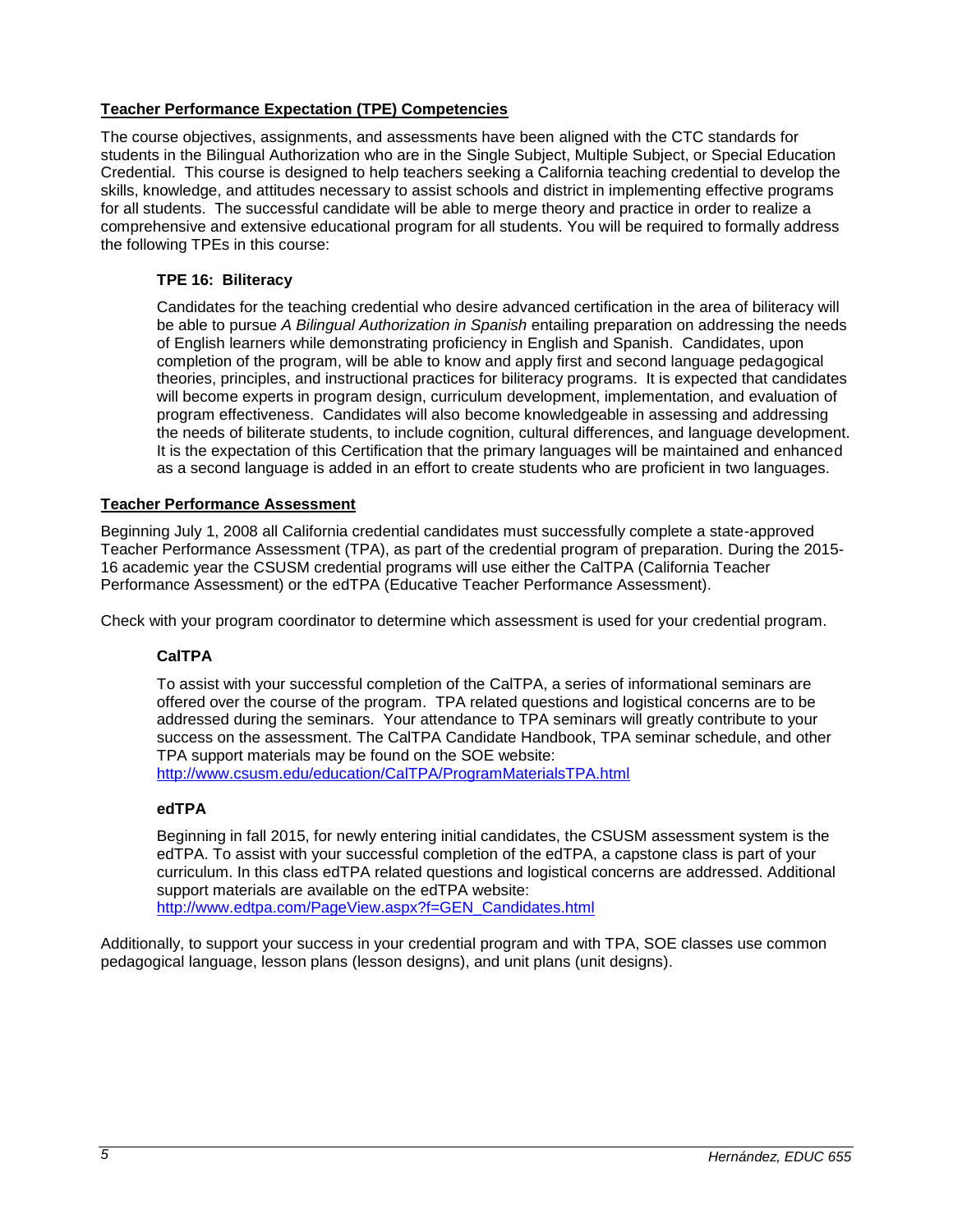# **Assessment of Professional Dispositions**

Assessing a candidate's dispositions within a professional preparation program is recognition that teaching and working with learners of all ages requires not only specific content knowledge and pedagogical skills, but positive attitudes about multiple dimensions of the profession. The School of Education has identified six dispositions – social justice and equity, collaboration, critical thinking, professional ethics, reflective teaching and learning, and life-long learning—and developed an assessment rubric. For each dispositional element, there are three levels of performance - *unacceptable*, *initial target*, and *advanced target*. The description and rubric for the three levels of performance offer measurable behaviors and examples.

The assessment is designed to provide candidates with ongoing feedback for their growth in professional dispositions and includes a self-assessment by the candidate. The dispositions and rubric are presented, explained and assessed in one or more designated courses in each program as well as in clinical practice. Based upon assessment feedback candidates will compose a reflection that becomes part of the candidate's Teaching Performance Expectation portfolio. Candidates are expected to meet the level of *initial target* during the program.

# **PROGRAM STUDENT LEARNING OUTCOMES (PSLOs)**

<span id="page-5-0"></span>The context for, and scope of this course is aligned with standards for the Bilingual Authorization Teacher Preparation Program, as articulated by the California Commission on Teacher Credentialing (CTC), and as approved by the faculty of the College of Education in development of the program approval documents. Further consideration has been given to the alignment of standards for multicultural education as articulated by the National Council for Accreditation of Teacher Education (NCATE), the Interstate New Teacher Assessment and Support Consortium (INTASC), and the National Board for Professional Teaching Standards (NBPTS).

# **GENERAL CONSIDERATIONS**

# <span id="page-5-2"></span><span id="page-5-1"></span>**School of Education Attendance Policy**

Due to the dynamic and interactive nature of courses in the School of Education, all candidates (course participants) are expected to attend all classes and participate actively. At a minimum, candidates (course participants) must attend more than 80% of class time, or s/he may not receive a passing grade for the course at the discretion of the instructor. Individual instructors may adopt more stringent attendance requirements. Should the candidate (course participants) have extenuating circumstances, s/he should contact the instructor as soon as possible. *(Adopted by the COE Governance Community, December, 1997).*

For this course: Attendance for class activities will be arranged between the instructor and the student. There will be meetings at school sites where students will do their practicum.

# <span id="page-5-3"></span>**CSUSM Academic Honesty Policy**

Students will be expected to adhere to standards of academic honesty and integrity, as outlined in the Student Academic Honesty Policy. All assignments must be original work, clear and error-free. All ideas/material that are borrowed from other sources must have appropriate references to the original sources. Any quoted material should give credit to the source and be punctuated accordingly.

Academic Honesty and Integrity: Students are responsible for honest completion and representation of their work. Your course catalog details the ethical standards and penalties for infractions. There will be zero tolerance for infractions. If you believe there has been an infraction by someone in the class, please bring it to the instructor's attention. The instructor reserves the right to discipline any student for academic dishonesty, in accordance with the general rules and regulations of the university. Disciplinary action may include the lowering of grades and/or the assignment of a failing grade for an exam, assignment, or the class as a whole.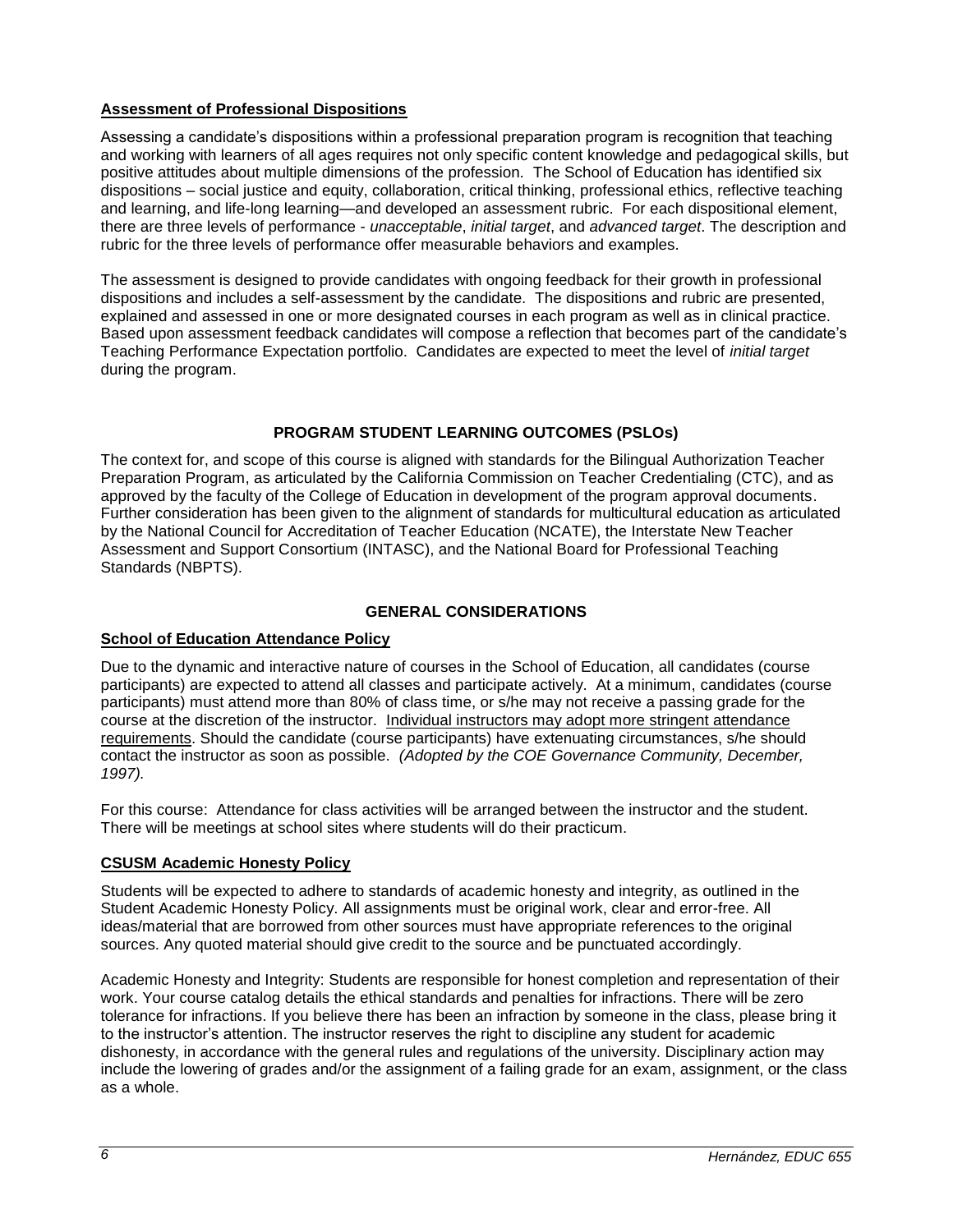Incidents of Academic Dishonesty will be reported to the Dean of Students. Sanctions at the University level may include suspension or expulsion from the University.

<span id="page-6-0"></span>Refer to the full Academic Honesty Policy at: [http://www.csusm.edu/policies/active/documents/Academic\\_Honesty\\_Policy.html](http://www.csusm.edu/policies/active/documents/Academic_Honesty_Policy.html)

# **Plagiarism**

As an educator, it is expected that each candidate (course participant) will do his/her own work, and contribute equally to group projects and processes. Plagiarism or cheating is unacceptable under any circumstances. If you are in doubt about whether your work is paraphrased or plagiarized see the Plagiarism Prevention for Students website [http://library.csusm.edu/plagiarism/index.html.](http://library.csusm.edu/plagiarism/index.html) If there are questions about academic honesty, please consult the University catalog.

### <span id="page-6-1"></span>**Students with Disabilities Requiring Reasonable Accommodations**

Students with disabilities who require reasonable accommodations must be approved for services by providing appropriate and recent documentation to the Office of Disabled Student Services (DSS). This office is located in Craven Hall 4300, and can be contacted by phone at (760) 750-4905, or TTY (760) 750- 4909. Students authorized by DSS to receive reasonable accommodations should meet with their instructor during office hours or, in order to ensure confidentiality, in a more private setting.

### <span id="page-6-2"></span>**All University Writing Requirement**

Writing requirements for this class will be met as described in the assignments. Every course at the university, including this one, must have a writing requirement of at least 2500 words.

### <span id="page-6-3"></span>**Course Format**

This course and activities will be arranged between the instructor and the student during office hours and at field school site. There will be meetings at the school site(s) where students will do their practicum.

# <span id="page-6-4"></span>**Necessary Technical Competency Required of Students**

Not applicable for this course.

# <span id="page-6-5"></span>**Contact Information for Technical Support Assistance**

Not applicable for this course.

# <span id="page-6-6"></span>**Use of Technology**

Candidates (Course participants) are expected to demonstrate competency in the use of various forms of technology (i.e. word processing, electronic mail, Moodle, use of the Internet, and/or multimedia presentations). Specific requirements for course assignments with regard to technology are at the discretion of the instructor. Keep a digital copy of all assignments for use in your teaching portfolio. All assignments will be submitted online, and some will be submitted in hard copy as well. Details will be given in class.

#### <span id="page-6-7"></span>**Electronic Communication Protocol**

Electronic correspondence is a part of your professional interactions. If you need to contact the instructor, email is often the easiest way to do so. It is my intention to respond to all received e-mails in a timely manner. Please be reminded that e-mail and on-line discussions are a very specific form of communication, with their own nuances and etiquette. For instance, electronic messages sent in all upper case (or lower case) letters, major typos, or slang, often communicate more than the sender originally intended. With that said, please be mindful of all e-mail and on-line discussion messages you send to your colleagues, to faculty members in the School of Education, or to persons within the greater educational community. All electronic messages should be crafted with professionalism and care.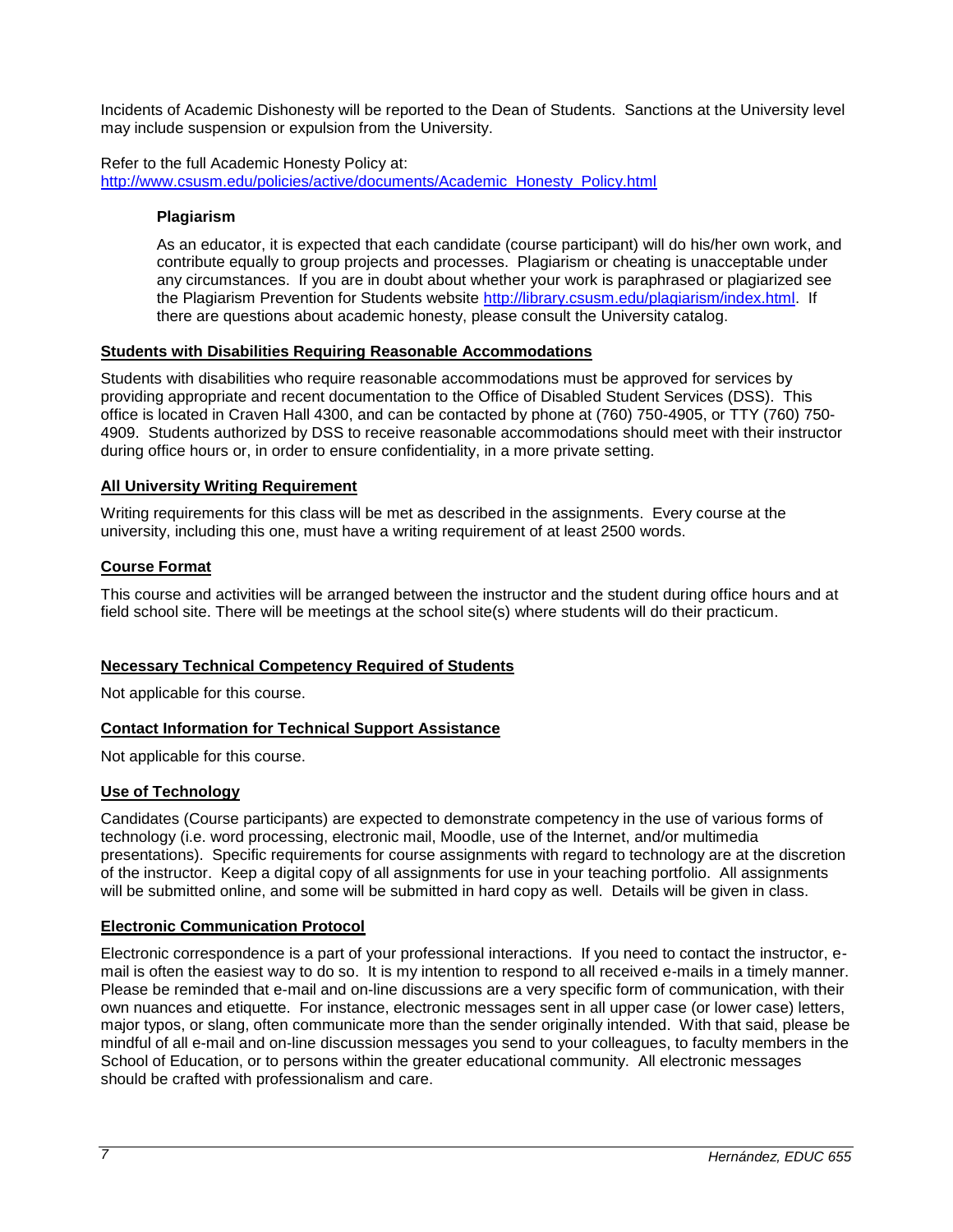Things to consider:

- Would I say in person what this electronic message specifically says?
- How could this message be misconstrued?
- Does this message represent my highest self?
- Am I sending this electronic message to avoid a face-to-face conversation?

In addition, if there is ever a concern with an electronic message sent to you, please talk with the author in person in order to correct any confusion.

# **COURSE REQUIREMENTS AND GRADED COURSE COMPONENTS**

<span id="page-7-0"></span>Teacher education is a professional preparation program. It is expected that students will come to class prepared to discuss the readings, submit required assignments, and participate in class activities. Students are expected to adhere to academic honesty and integrity, standards of dependability, confidentiality and writing achievement. Because it is important for teachers to be able to effectively communicate their ideas to students, parents, colleagues, and administrators, writing that is original, clear and error-free is a priority for the School of Education. It is expected that work will be turned in on time. Note: Professor reserves the right to change, add to, or delete any material or assignment from the course*.*

# <span id="page-7-1"></span>**Grading Standards**

# *This practicum is graded as Credit or No Credit.*

### **All assignments must be completed, assessed and submitted to the candidate's Bilingual Authorization Portfolio (on TaskStream) in order to receive a "Credit" for this practicum.**

It is important that students are well prepared for course sessions by completing the readings and assignments scheduled before the class meeting. Assignments should be typed and double-spaced. Students who wish to revise an assignment must negotiate the requirements of the revision with the instructor. It is expected that work will be turned in on time. Please discuss individual issues with the instructor.

| $95 - 100$ A                       | $90 - 94$ A- |
|------------------------------------|--------------|
| 87 - 89 B+                         | $83 - 86 B$  |
| 80 – 82 B- (minimal passing grade) | 77 – 79 C+   |
| 73 – 76 C                          | $70 - 72$ C- |

This course is a graduate level course; therefore the minimal passing grade is a B-. Also the minimum grade is needed to remain in the Bilingual Authorization Program. It is highly recommended that students take the CSET LOTE III – Spanish Language before starting the program.

# <span id="page-7-2"></span>**Final Exam Statement**

No final exam is required for this course.

# <span id="page-7-3"></span>**Policy on Late/Missed Work**

Points will be deducted if assignments are submitted late (10% penalty per day late; no credit will be awarded if the assignment is one week late). Illness and emergencies are considered on a case-by-case basis. However, notifying the instructor does not constitute an excuse. All assignments must be turned in on due date even in case of an absence. Unless extraordinary circumstances are made known, this is not negotiable.

# <span id="page-7-4"></span>**Student Collaboration Policy**

Independent work required for this course – lesson plans and observation of lessons.